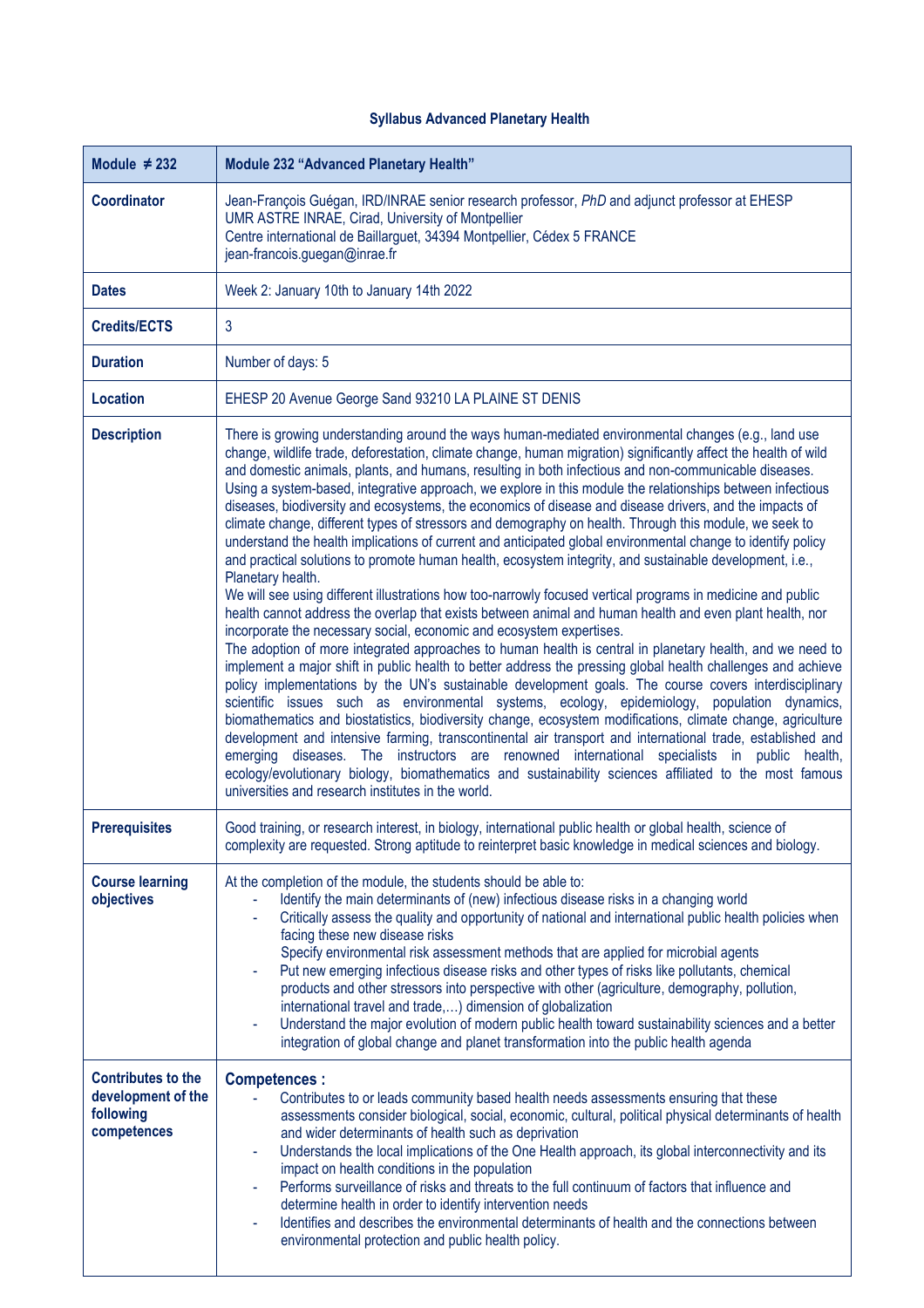|                                                 | <b>Teaching activities:</b><br>Classroom lectures, in-room and home practical works, interactive discussions around scientific articles and<br>newspapers articles, depending on context simulation/scenario exercise works, e.g., on-live decision taking in<br>a context of epidemic risk and spread<br><b>Evaluation:</b><br>Final exam consisting in general of questions related to the different lectures given in this module, or a critical<br>work based on a recent scientific published work related to one of the topics discussed during this module                                                                                                                                                                                                                                                                                                                                                                                                                                                                                                                                                                                                                                                                                                                                                                                                                                                                                                                                                                                                                                                                                                                                                                                                                                                                                                                                                                                                                                                                                                                                                                                                                                                                                        |
|-------------------------------------------------|----------------------------------------------------------------------------------------------------------------------------------------------------------------------------------------------------------------------------------------------------------------------------------------------------------------------------------------------------------------------------------------------------------------------------------------------------------------------------------------------------------------------------------------------------------------------------------------------------------------------------------------------------------------------------------------------------------------------------------------------------------------------------------------------------------------------------------------------------------------------------------------------------------------------------------------------------------------------------------------------------------------------------------------------------------------------------------------------------------------------------------------------------------------------------------------------------------------------------------------------------------------------------------------------------------------------------------------------------------------------------------------------------------------------------------------------------------------------------------------------------------------------------------------------------------------------------------------------------------------------------------------------------------------------------------------------------------------------------------------------------------------------------------------------------------------------------------------------------------------------------------------------------------------------------------------------------------------------------------------------------------------------------------------------------------------------------------------------------------------------------------------------------------------------------------------------------------------------------------------------------------|
| <b>Module Structure</b><br>(details of session) | Session1: An introduction to planetary health. Major drivers of global change: 3H<br>Session 2: Global change and the rise of new threats: 3H<br>Session 3: Zoonotic origins and spread of HIV-1 and HIV-2 worldwide. Part I: 3H<br>Session 4: Zoonotic origins and spread of HIV-1 and HIV-2 worldwide. Part II: 3H<br>Session 5: Poverty Traps Driven by Feedback Between Economics and the Infectious Diseases/other<br>ecological drivers of poverty. Part I: 3H<br>Session 6: Poverty Traps Driven by Feedback Between Economics and the Infectious Diseases/other<br>ecological drivers of poverty. Part II: 3H<br>Session 7: Tick-borne diseases in a changing world - research opportunities and health challenges. Part<br>I: 3H<br>Session 8: Tick-borne diseases in a changing world - research opportunities and health challenges. Part<br>II: 3H<br>Session 9: Agriculture, biocides, biodiversity, natural ecosystems and public health. Part I: 3H<br>Session 10: Agriculture, biocides, biodiversity, natural ecosystems and public health. Part II. Module<br>discussion: 3H                                                                                                                                                                                                                                                                                                                                                                                                                                                                                                                                                                                                                                                                                                                                                                                                                                                                                                                                                                                                                                                                                                                                                           |
| <b>Readings</b>                                 | Students will be provided with textbooks and papers for each session described below                                                                                                                                                                                                                                                                                                                                                                                                                                                                                                                                                                                                                                                                                                                                                                                                                                                                                                                                                                                                                                                                                                                                                                                                                                                                                                                                                                                                                                                                                                                                                                                                                                                                                                                                                                                                                                                                                                                                                                                                                                                                                                                                                                     |
| <b>Course</b><br>requirement                    | Students are expected to attend all lectures and group works. Beyond 4:00 pm, attendance to group works is<br>not required but permitted for preparing the final presentation.                                                                                                                                                                                                                                                                                                                                                                                                                                                                                                                                                                                                                                                                                                                                                                                                                                                                                                                                                                                                                                                                                                                                                                                                                                                                                                                                                                                                                                                                                                                                                                                                                                                                                                                                                                                                                                                                                                                                                                                                                                                                           |
| <b>Grading and</b><br>assessment                | Final exam only. The final exam is designed to integrate many of the concepts and methods the students<br>have acquired in this course. This 2 hour in class exam is planned on ???? 2022.                                                                                                                                                                                                                                                                                                                                                                                                                                                                                                                                                                                                                                                                                                                                                                                                                                                                                                                                                                                                                                                                                                                                                                                                                                                                                                                                                                                                                                                                                                                                                                                                                                                                                                                                                                                                                                                                                                                                                                                                                                                               |
| <b>Course policy</b>                            | <b>Attendance &amp; punctuality</b><br>Regular and punctual class attendance is a prerequisite for receiving credit in a course. Students are<br>expected to attend each class. Attendance will be taken at each class.<br>The obligations of attendance and punctuality cover every aspect of the course: - lectures, conferences,<br>group projects, assessments, examinations, as described in EHESP Academic Regulations<br>http://mph.ehesp.fr EHESP Academic Regulation Article. 3).<br>If students are not able to make it to class, they are required to send an email to the instructor and to the<br>MPH program coordinating team explaining their absence prior to the scheduled class date. All supporting<br>documents are provided to the end-of-year panel.<br>Students who miss class are responsible for content. Any student who misses a class has the responsibility<br>for obtaining copies of notes, handouts and assignments. If additional assistance is still necessary, an<br>appointment should be scheduled with the instructor. Class time is not to be used to go over material with<br>students who have missed class.<br>Lateness: Students who are more than 10 minutes late may be denied access to a class. Repeated late<br>arrivals may be counted as absences (See http://mph.ehesp.fr EHESP Academic Regulation Article. 3<br>Attendance & Punctuality)<br>Maximum absences authorized & penalty otherwise<br>Above 20% of absences will be designated a fail for a given class. The students will be entitled to be<br>reassessed in any failed component(s). If they undertake a reassessment or they retake a module this means<br>that they cannot normally obtain more than the minimum pass mark (i.e. 10 out of 20)<br><b>Exceptional circumstances</b><br>Absence from any examination or test, or late submission of assignments due to illness, psychological<br>problems, or exceptional personal reasons must be justified; otherwise, students will be penalized, as above<br>mentioned. Students must directly notify their professor or the MPH academic secretariat before the exam or<br>before the assignment deadline. Before accepting the student's justification, the professor or the MPH |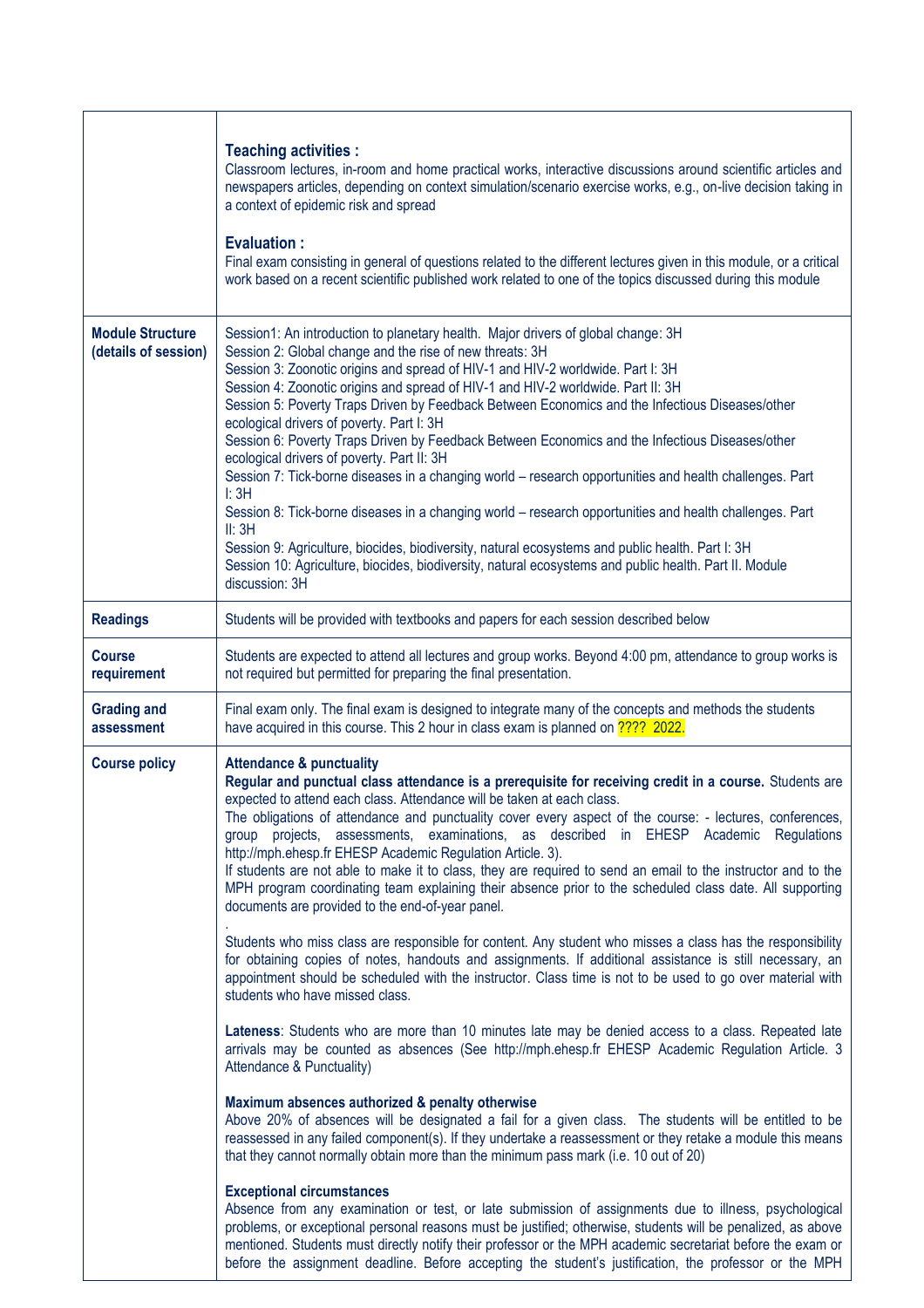|                          | academic secretariat has the right to request either a certificate from the attending physician or from a<br>psychologist, or from any other relevant person (See http://mph.ehesp.fr EHESP Academic Regulation Article<br>4 Examinations).<br><b>Courtesy:</b> All cell phones/pages MUST be turned off during class time.<br>Students are required to conduct themselves according to professional standards, eating during class time is                                                                                                                                                                                                                                                                                                                                                                                                                                    |
|--------------------------|--------------------------------------------------------------------------------------------------------------------------------------------------------------------------------------------------------------------------------------------------------------------------------------------------------------------------------------------------------------------------------------------------------------------------------------------------------------------------------------------------------------------------------------------------------------------------------------------------------------------------------------------------------------------------------------------------------------------------------------------------------------------------------------------------------------------------------------------------------------------------------|
|                          | not permitted during class time, such as course or group work.                                                                                                                                                                                                                                                                                                                                                                                                                                                                                                                                                                                                                                                                                                                                                                                                                 |
| <b>Valuing diversity</b> | Diversity enriches learning. It requires an atmosphere of inclusion and tolerance, which oftentimes<br>challenges our own closely-held ideas, as well as our personal comfort zones. The results, however, create a<br>sense of community and promote excellence in the learning environment. This class will follow principles of<br>inclusion, respect, tolerance, and acceptance that support the values of diversity. Diversity includes<br>consideration of: (1) life experiences, including type, variety, uniqueness, duration, personal values, political<br>viewpoints, and intensity; and (2) factors related to "diversity of presence," including, among others, age,<br>economic circumstances, ethnic identification, family educational attainment, disability, gender, geographic<br>origin, maturity, race, religion, sexual orientation and social position. |
| <b>Course evaluation</b> | EHESP requests that you complete a course evaluation at the end of the school year. Your responses will be<br>anonymous, with feedback provided in the aggregate. Open-ended comments will be shared with instructors,<br>but not identified with individual students. Your participation in course evaluation is an expectation, since<br>providing constructive feedback is a professional obligation. Feedback is critical, moreover, to improving the<br>quality of our courses, as well as for instructor assessment.                                                                                                                                                                                                                                                                                                                                                     |

| Sessions 1-2               | Module 232 "Advanced Planetary Health"                                                                                                                                                                                                                                                                                                                                                                                                                                                                                                                                                                                                                                                                                                                                                                                                                                                                                                                                                                                                                                                                                                                                                                                                                                                                                                                                                                                                                                                                                                                                                                                                                                                                                                                                                                                                             |
|----------------------------|----------------------------------------------------------------------------------------------------------------------------------------------------------------------------------------------------------------------------------------------------------------------------------------------------------------------------------------------------------------------------------------------------------------------------------------------------------------------------------------------------------------------------------------------------------------------------------------------------------------------------------------------------------------------------------------------------------------------------------------------------------------------------------------------------------------------------------------------------------------------------------------------------------------------------------------------------------------------------------------------------------------------------------------------------------------------------------------------------------------------------------------------------------------------------------------------------------------------------------------------------------------------------------------------------------------------------------------------------------------------------------------------------------------------------------------------------------------------------------------------------------------------------------------------------------------------------------------------------------------------------------------------------------------------------------------------------------------------------------------------------------------------------------------------------------------------------------------------------|
| <b>Session Title</b>       | An introduction to planetary health. Major drivers of global change and the rise of new threats with a<br>focus on international agriculture                                                                                                                                                                                                                                                                                                                                                                                                                                                                                                                                                                                                                                                                                                                                                                                                                                                                                                                                                                                                                                                                                                                                                                                                                                                                                                                                                                                                                                                                                                                                                                                                                                                                                                       |
| Lecturer                   | Jean-François Guégan, INRAE/IRD senior research professor, PhD and adjunct professor at EHESP<br>UMR ASTRE INRAE, Cirad, University of Montpellier<br>Centre international de Baillarguet, 34394 Montpellier, Cédex 5 FRANCE<br>jean-francois.guegan@inrae.fr                                                                                                                                                                                                                                                                                                                                                                                                                                                                                                                                                                                                                                                                                                                                                                                                                                                                                                                                                                                                                                                                                                                                                                                                                                                                                                                                                                                                                                                                                                                                                                                      |
| Session outline            | An introduction to module Major 232 with a presentation of the different lecturers and main goals of<br>this module<br>Global environmental change and planetary health: an introduction with some examples<br>A focus on land-use change and its impacts on the emergence of infectious diseases<br>Agriculture development in the Tropics and spread of infectious diseases<br>Linkages between ecosystems, biodiversity and the microbial world<br>The course discusses the many different examples of disease emergence/outbreaks and their<br>spatial spread, that are interconnected to Earth systems disruption/alteration and globalization<br>events. It particularly focuses on the dynamics of Earth physical/biological systems and the impacts<br>of increasing human population/consumption on these systems. The syllabus is organized around<br>major questions including (i) the exploration of the linkages between diseases and globalization due<br>to environmental hazards and modernization (e.g., transcontinental air transport of goods and<br>people), (ii) the examination of the consequences of these connections on human health, and (iii)<br>the evaluation of the risks associated with not considering the complexity of these webs of<br>interactions. Strong emphasis will be made on the interactions between complex disease systems<br>and public health economy with an emphasis on situations in developing countries, i.e., Africa.<br>Recent applications to public health policies and decisions by international WHO, UNEP, UNESCO,<br>FAO, OIE, ICS programs in environmental health sciences research initiatives and health<br>perspectives will be discussed within the framework of the "emerging fields" called Planetary Health,<br>sustainable development goals and sustainability sciences |
| <b>Learning Objectives</b> | Clarify the complexity of multi-factorial non-linear interactions<br>Identify the matter of spatial and temporal scales<br>Define proximal and distal determinants in health<br>Identify (non-linear) correlation and causality within the context of disease emergence<br>Equilibria, disequilibria in (eco)systems, and the emergence of infectious diseases<br>Identify the main differences across the different new health concepts, i.e. One Health, Ecoheath,<br>Global Health, Planetary Healh                                                                                                                                                                                                                                                                                                                                                                                                                                                                                                                                                                                                                                                                                                                                                                                                                                                                                                                                                                                                                                                                                                                                                                                                                                                                                                                                             |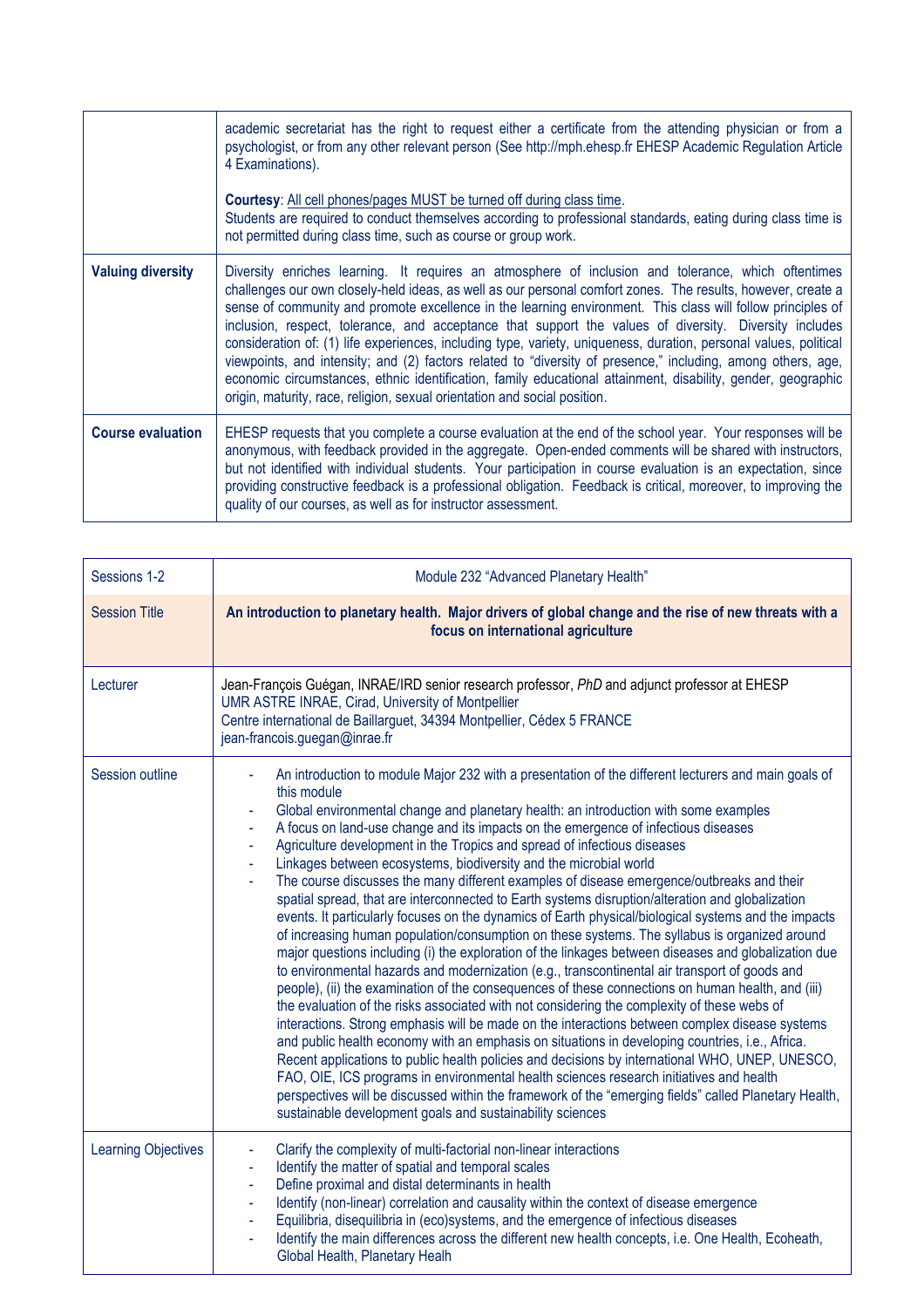| Reading                 | McMichael AJ, Nyong A, and Corvalan C (2008) Global environmental changes and health: impacts,<br>inequalities, and the health sector. BMJ 336: 191-194.<br>Smith K.F. and Guégan J.-F. (2010). Changing geographic distributions of human pathogens. Annu. Rev.<br>Ecol. Evol. Syst. 41: 231-250.<br>Guégan J.-F., Ayouba A., Cappelle J. and Thoisy B. de (2020). Emerging infectious diseases and tropical<br>forests: unleashing the beast within. Environmental Research Letters (invited topical review).<br>https://iopscience.iop.org/article/10.1088/1748-9326/ab8dd7/pdf<br>Aron JL, and Patz JA (2001). Ecosystem Change and Public Health. A Global Perspective. Johns Hopkins<br>University Press, ISBN: 0-8018-6581-6).<br>The Lancet, special Volume (2015). The Rockfeller Foundation-The Lancet commission. Safeguarding human<br>health in the Anthropocene epoch: report of The Rockefeller Foundation-Lancet Commission on planetary<br>health. http://www.thelancet.com/commissions/planetary-health<br>Frenk J., Gomez-Dantés O. (2017). False dichotomies in global health: the need for integrative thinking. The<br>Lancet, 389: 667-670.<br>Tan J. et al. (2017). One Health strategies for rabies control in rural areas of China. The Lancet.<br>http://dx.doi.org/10.1016/ |
|-------------------------|---------------------------------------------------------------------------------------------------------------------------------------------------------------------------------------------------------------------------------------------------------------------------------------------------------------------------------------------------------------------------------------------------------------------------------------------------------------------------------------------------------------------------------------------------------------------------------------------------------------------------------------------------------------------------------------------------------------------------------------------------------------------------------------------------------------------------------------------------------------------------------------------------------------------------------------------------------------------------------------------------------------------------------------------------------------------------------------------------------------------------------------------------------------------------------------------------------------------------------------------------------------------------------------------------------|
| Duration                | 2×3 hours                                                                                                                                                                                                                                                                                                                                                                                                                                                                                                                                                                                                                                                                                                                                                                                                                                                                                                                                                                                                                                                                                                                                                                                                                                                                                               |
| <b>Training methods</b> | Lectures<br>Active participation of the students<br>Discussion and practical works around international reports from United Nations or Non-Governmental<br>Organizations reports and resolutions, e.g., new OHHLEP expert panel production                                                                                                                                                                                                                                                                                                                                                                                                                                                                                                                                                                                                                                                                                                                                                                                                                                                                                                                                                                                                                                                              |
| Validation              | None (at the end of the Module)                                                                                                                                                                                                                                                                                                                                                                                                                                                                                                                                                                                                                                                                                                                                                                                                                                                                                                                                                                                                                                                                                                                                                                                                                                                                         |

| Sessions 3-4               | <b>Module 232 "Advanced Planetary Health"</b>                                                                                                                                                                                                                                                                                       |
|----------------------------|-------------------------------------------------------------------------------------------------------------------------------------------------------------------------------------------------------------------------------------------------------------------------------------------------------------------------------------|
| <b>Session Title</b>       | Zoonotic origins and spread of HIV-1 and HIV-2 worldwide.                                                                                                                                                                                                                                                                           |
| Lecturer                   | Ahidjo Ayouba, PhD. TransVIHMI research Unit<br>IRD/university of Montpellier/INSERM.<br>Montpellier, France. ahidjo.ayouba@ird.fr                                                                                                                                                                                                  |
| Session outline            | Brief introduction to zoonotic diseases and some definitions<br>Presentation and classification of HIV in the family of retroviruses<br>Evidence-based demonstration of the zoonotic origins of HIV<br>Experimental approaches and findings<br>Worldwide spread of the different HIV clades and its impacts on health               |
| <b>Learning Objectives</b> | Clarify to roles of human/wildlife/environment interactions in the origins of HIV<br>Clarify the impact of human activities in the ignition of HIV epidemics in Africa and its spread worldwide.<br>The module will also explain the importance of non-invasive experimental methods in the study of<br>endangered wildlife species |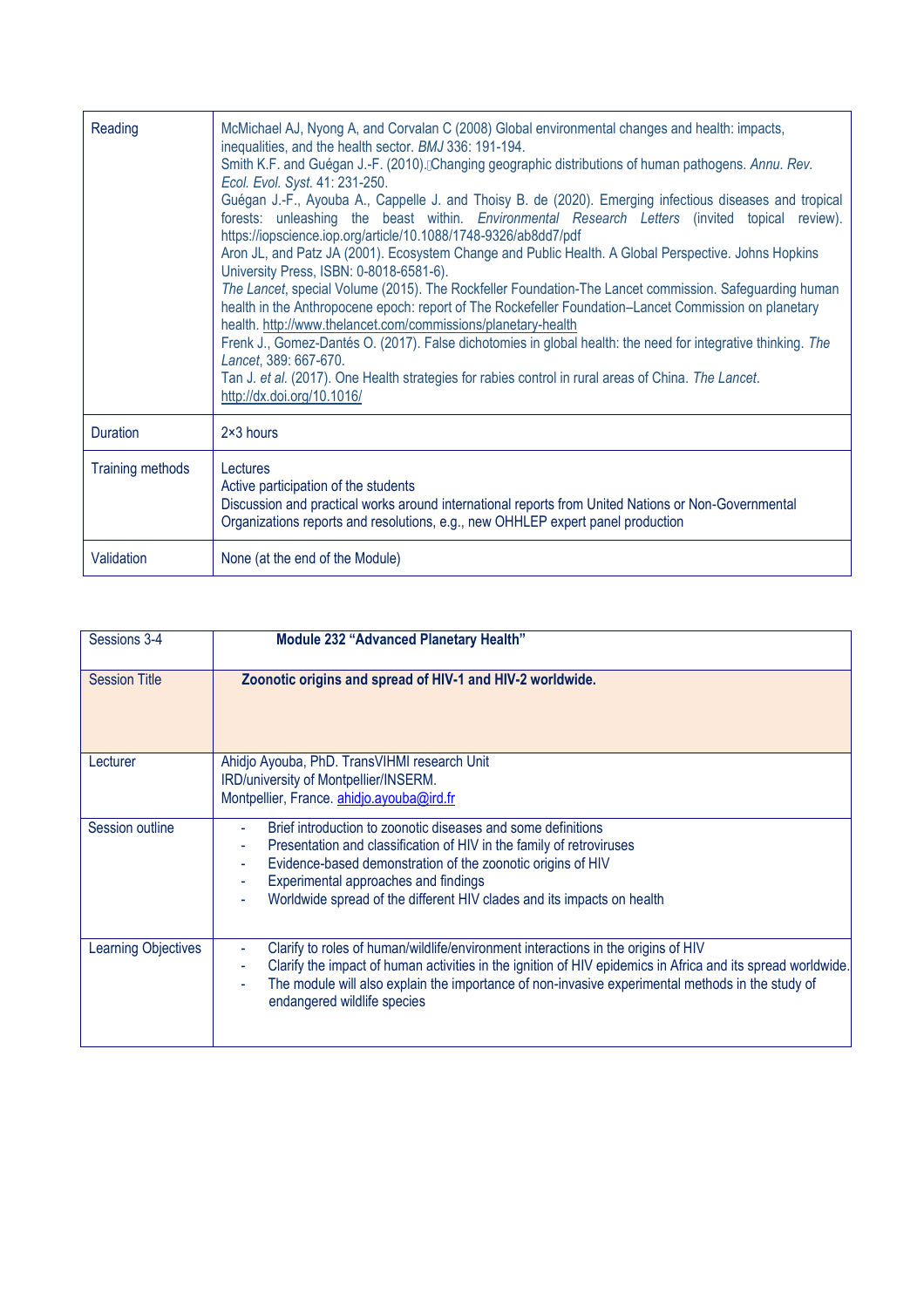| Reading                 | 1: D'arc M, Ayouba A, Esteban A, et al.Origin of the HIV-1 group O epidemic in western lowland gorillas. Proc Natl Acad Sci U S A. 2015<br>Mar 17;112(11):E1343-52. doi: 10.1073/pnas.1502022112.                            |
|-------------------------|------------------------------------------------------------------------------------------------------------------------------------------------------------------------------------------------------------------------------|
|                         | 2: Li Y, Ndjango JB, Learn GH, et al. Eastern chimpanzees, but not bonobos, represent a simian immunodeficiency virus reservoir. J Virol.<br>2012 Oct;86(19):10776-91. doi: 10.1128/JVI.01498-12.                            |
|                         | 3: Keele BF, Jones JH, Terio KA, et al. Increased mortality and AIDS-like immunopathology in wild chimpanzees infected with SIVcpz.<br>Nature. 2009 Jul 23;460(7254):515-9. doi: 10.1038/nature08200.                        |
|                         | 4: Van Heuverswyn F, Li Y, Bailes E, Neel C, et al. Genetic diversity and phylogeographic clustering of SIVcpzPtt in wild chimpanzees in<br>Cameroon. Virology. 2007 Nov 10;368(1):155-71. doi: 10.1016/j.virol.2007.06.018. |
|                         | 5: Van Heuverswyn F, Li Y, Neel C, Bailes E, et al. Human immunodeficiency viruses: SIV infection in wild gorillas. Nature. 2006 Nov<br>9:444(7116):164. doi: 10.1038/444164a                                                |
|                         | 6: Keele BF, Van Heuverswyn F, Li Y, et al. Chimpanzee reservoirs of pandemic and nonpandemic HIV-1. Science. 2006 Jul<br>28:313(5786):523-6. doi: 10.1126/science.1126531.                                                  |
|                         | 7: Li Y, Ndjango JB, Learn GH, et al. Eastern chimpanzees, but not bonobos, represent a simian immunodeficiency virus reservoir. J Virol.<br>2012 Oct;86(19):10776-91. doi: 10.1128/JVI.01498-12.                            |
|                         | 8: Van Heuverswyn F, Li Y, Neel C, et al. Human immunodeficiency viruses: SIV infection in wild gorillas. Nature. 2006 Nov<br>9:444(7116):164. doi: 10.1038/444164a.                                                         |
|                         | 9: Liu W, Li Y, Shaw KS, Learn GH, et al. African origin of the malaria parasite Plasmodium vivax. Nat Commun. 2014;5:3346. doi:<br>10.1038/ncomms4346.                                                                      |
|                         | 10: Liu W, Li Y, Learn GH, et al. Origin of the human malaria parasite Plasmodium falciparum in gorillas. Nature. 2010 Sep<br>23;467(7314):420-5. doi: 10.1038/nature09442.                                                  |
|                         | 11: Liu W, Sherrill-Mix S, Learn GH, et al. Wild bonobos host geographically restricted malaria parasites including a putative new Laverania<br>species. Nat Commun. 2017 Nov 21;8(1):1635. doi:10.1038/s41467-017-01798-5.  |
| <b>Duration</b>         | $2 \times 3$ hours                                                                                                                                                                                                           |
| <b>Training methods</b> | Lecture                                                                                                                                                                                                                      |
|                         | Active participation of the students<br>Discussion and practical work around recent scientific articles and articles in newspapers                                                                                           |
| Validation              | None (at the end of the Module)                                                                                                                                                                                              |

| Sessions 5-6               | Module 232 "Advanced Planetary Health"                                                                                                                                                                                                                                                                                                                                                                                                                                                                                                                                                                    |
|----------------------------|-----------------------------------------------------------------------------------------------------------------------------------------------------------------------------------------------------------------------------------------------------------------------------------------------------------------------------------------------------------------------------------------------------------------------------------------------------------------------------------------------------------------------------------------------------------------------------------------------------------|
| <b>Session Title</b>       | Poverty traps driven by feedback between economics and infectious diseases/other ecological<br>drivers of poverty                                                                                                                                                                                                                                                                                                                                                                                                                                                                                         |
| Lecturer                   | Calistus Ngonghala, Ph.D.<br>University of Florida, Gainesville, Florida, USA<br>ngonghala@yahoo.com                                                                                                                                                                                                                                                                                                                                                                                                                                                                                                      |
|                            | Background and poverty trends<br>Review of infectious diseases and infectious disease modeling<br>Empirical evidence: impact of health on poverty and economic growth<br>Theory of poverty traps<br>Integrating disease ecology and economic models (deterministic, stochastic, individual-based)<br>Emergent properties and various tipping points of coupled ecological-economic systems<br>Economic growth theory<br>Integrated models of disease ecology and economic growth<br>Agriculture, disease and economic growth<br>Land-use change, disease and economic growth<br>Case studies/applications |
| <b>Learning Objectives</b> | Expose students to the ecology of poverty through integrated economic-ecological models<br>Recognize evidence from a range of scales<br>Clarify background on model construction, analytical, and numerical methods<br>$\overline{\phantom{a}}$<br>Use statistical techniques<br>Achieve broad conceptual understanding of feedbacks between economic growth and ecological<br>drivers of poverty such as infectious diseases, agriculture (renewable resources), land-use change,<br>population growth.                                                                                                  |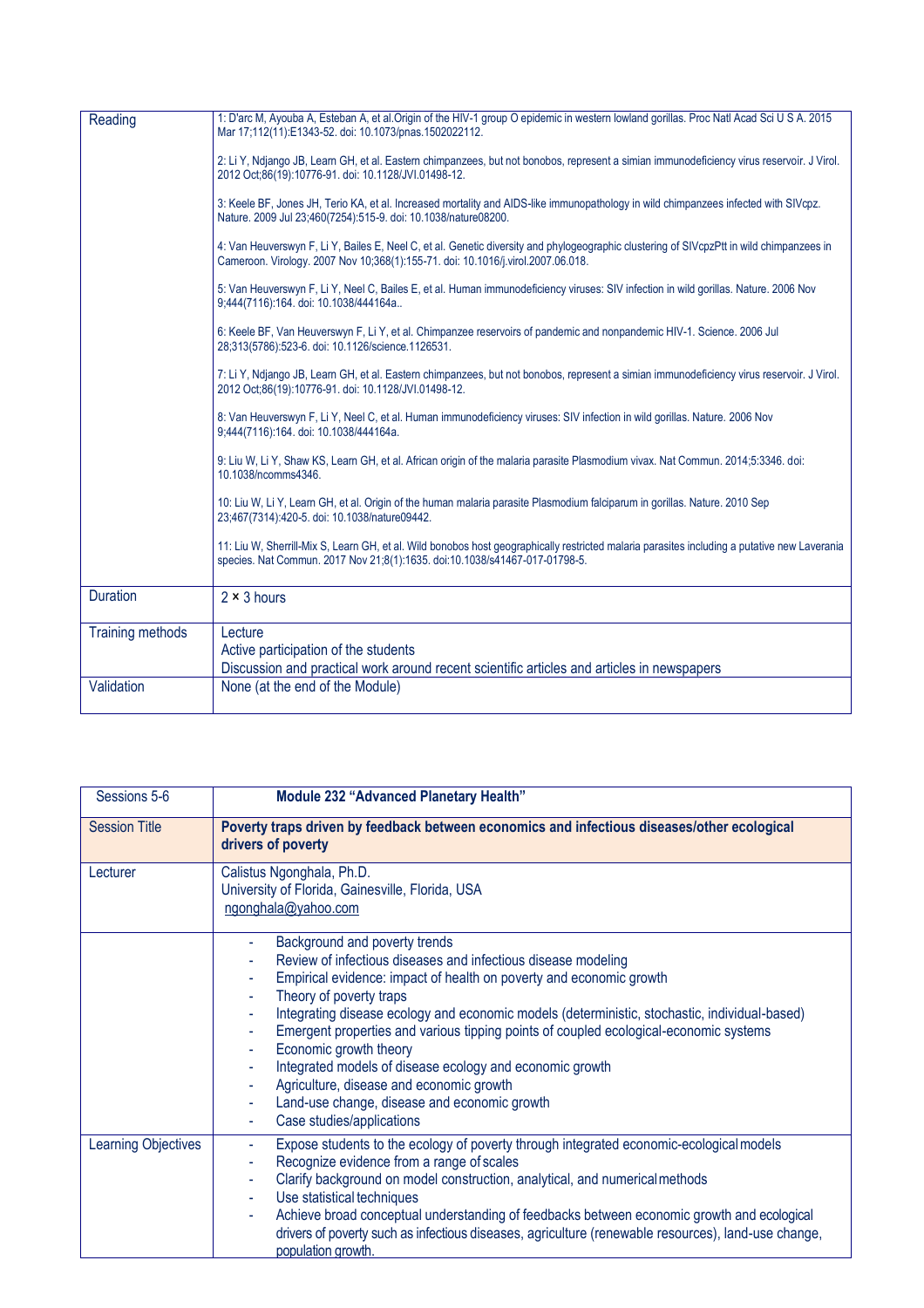| Reading          | <b>Theory development</b>                                                                                                                    |
|------------------|----------------------------------------------------------------------------------------------------------------------------------------------|
|                  | Calistus N. Ngonghala, Giulio De Leo, Mercedes Pascual, Andrew Dobson, Matthew H. Bonds (2017).<br>1 <sup>1</sup>                            |
|                  | General ecological models for human subsistence, health and poverty. Nature Ecology & Evolution                                              |
|                  | Garchitorena et al. (2017). Disease ecology, health and the environment: a framework to account for<br>2.                                    |
|                  | ecological and socio-economic drivers in the control of neglected tropical diseases. Philosophical                                           |
|                  | Transactions of the Royal Society B                                                                                                          |
|                  | Ngonghala et al. (2014). Poverty, disease, and the ecology of complex systems. PLoS Biology 12 (4),<br>3 <sub>1</sub><br>e100182             |
|                  | Mateusz M. Plucinski, Calistus N. Ngonghala, Wayne Getz, Matthew H. Bonds (2013). Clusters of<br>4.                                          |
|                  | poverty and disease emerge in epidemiological networks with community structure. Journal of The<br>Royal Society Interface 10 (80), 20120656 |
|                  | Mateusz Plucinski, Calistus N. Ngonghala, Matthew H. Bonds (2011). Health safety nets can break<br>5.                                        |
|                  | cycles of poverty and disease: a stochastic ecological model. Journal of The Royal Society Interface B                                       |
|                  | $(65)$ , 1796-1803                                                                                                                           |
|                  | Bonds, M.H., Keenan, D.C. Rohani, P. and J.D. Sachs (2010). Poverty traps formed by the ecology of<br>6.                                     |
|                  | infectious diseases. Proceedings of the Royal Society, B, 277: 1185-1192                                                                     |
|                  | <b>Applications</b>                                                                                                                          |
|                  | Garchitorena et al. (2015). Economic inequality caused by feedbacks between poverty and the<br>$7_{\scriptscriptstyle{\sim}}$                |
|                  | dynamics of a rare tropical disease: the case of Buruli ulcer in sub-Saharan Africa. Proceedings of                                          |
|                  | Royal Society B: 282 (1818), 20151426                                                                                                        |
|                  | Cassidy L. Rist, Andres Garchitorena, Calistus N. Ngonghala, Thomas R. Gillespie, Matthew H. Bonds<br>8.                                     |
|                  | (2015). The burden of livestock parasites on the poor. Trends in Parasitology 31 (11), 527-530                                               |
| <b>Duration</b>  | $2 \times 3$ hours                                                                                                                           |
|                  |                                                                                                                                              |
| Training methods | Lecture                                                                                                                                      |
|                  | Active participation of the students                                                                                                         |
| Validation       | None (at the end of the Module)                                                                                                              |
|                  |                                                                                                                                              |

| Sessions 7-8               | Module 232 "Advanced Planetary Health"                                                                                                                                                                                                                                                                                                                                                                                                                                  |
|----------------------------|-------------------------------------------------------------------------------------------------------------------------------------------------------------------------------------------------------------------------------------------------------------------------------------------------------------------------------------------------------------------------------------------------------------------------------------------------------------------------|
| <b>Session Title</b>       | Tick-borne diseases in a changing world - research opportunities and health challenges<br><b>Part I and Part II</b>                                                                                                                                                                                                                                                                                                                                                     |
| Lecturer                   | Gwenaël Vourc'h, senior researcher at INRAE, PhD and adjunct professor at EHESP<br>UMR EPIA, INRAE VetAgro Sup,<br>Centre INRAE, 63122 Saint Genès Champanelle, FRANCE<br>gwenael.vourch@inrae.fr                                                                                                                                                                                                                                                                       |
|                            | - Vector-borne diseases are very sensitive to environmental changes<br>- Ticks are the most important vector after mosquitoes for human or animal diseases<br>- Addressing challenges of tick-borne zoonoses, requires integrated and interdisciplinary approaches                                                                                                                                                                                                      |
| <b>Learning Objectives</b> | - Understand the link between tick-borne diseases and environmental changes (land-use, biodiversity, climate),<br>as well as socioeconomical changes<br>- Identify the main challenges for surveillance, detection and prevention, at the interface of human and animal<br>health<br>- Explore how new approaches such as citizen sciences and innovative design may help opening new research<br>questions or new mode of actions for complex issues such as zoonoses. |